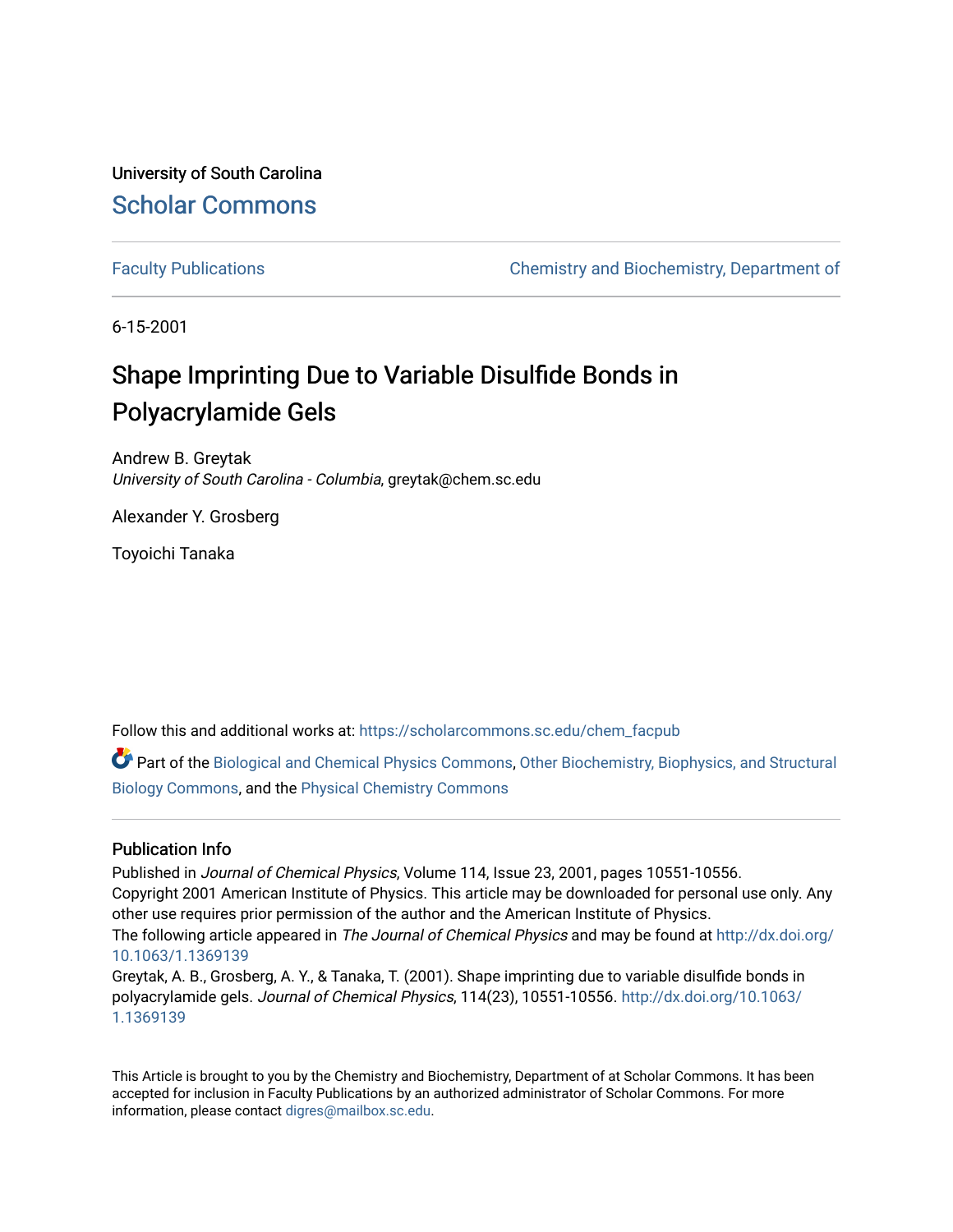

# **Shape imprinting due to variable disulfide bonds in polyacrylamide gels**

[Andrew B. Greytak,](http://scitation.aip.org/search?value1=Andrew+B.+Greytak&option1=author) [Alexander Y. Grosberg](http://scitation.aip.org/search?value1=Alexander+Y.+Grosberg&option1=author), and [Toyoichi Tanaka](http://scitation.aip.org/search?value1=Toyoichi+Tanaka&option1=author)

Citation: [The Journal of Chemical Physics](http://scitation.aip.org/content/aip/journal/jcp?ver=pdfcov) **114**, 10551 (2001); doi: 10.1063/1.1369139 View online: <http://dx.doi.org/10.1063/1.1369139> View Table of Contents: <http://scitation.aip.org/content/aip/journal/jcp/114/23?ver=pdfcov> Published by the [AIP Publishing](http://scitation.aip.org/content/aip?ver=pdfcov)

## **Articles you may be interested in**

[Emergence of molecular recognition phenomena in a simple model of imprinted porous materials](http://scitation.aip.org/content/aip/journal/jcp/130/21/10.1063/1.3140204?ver=pdfcov) J. Chem. Phys. **130**, 214701 (2009); 10.1063/1.3140204

[A practical method to avoid bond crossing in two-dimensional dissipative particle dynamics simulations](http://scitation.aip.org/content/aip/journal/jcp/129/2/10.1063/1.2953694?ver=pdfcov) J. Chem. Phys. **129**, 024902 (2008); 10.1063/1.2953694

[Characterization of Network Structure of Polyacrylamide Based Hydrogels Prepared By Radiation Induced](http://scitation.aip.org/content/aip/proceeding/aipcp/10.1063/1.2733531?ver=pdfcov) **[Polymerization](http://scitation.aip.org/content/aip/proceeding/aipcp/10.1063/1.2733531?ver=pdfcov)** AIP Conf. Proc. **899**, 790 (2007); 10.1063/1.2733531

[Equilibrium polymerization of cyclic carbonate oligomers. III. Chain branching and the gel transition](http://scitation.aip.org/content/aip/journal/jcp/117/14/10.1063/1.1505023?ver=pdfcov) J. Chem. Phys. **117**, 6841 (2002); 10.1063/1.1505023

[Relative effectiveness of polyacrylamide gel dosimeters applied to proton beams: Fourier transform Raman](http://scitation.aip.org/content/aapm/journal/medphys/29/4/10.1118/1.1460873?ver=pdfcov) [observations and track structure calculations](http://scitation.aip.org/content/aapm/journal/medphys/29/4/10.1118/1.1460873?ver=pdfcov) Med. Phys. **29**, 569 (2002); 10.1118/1.1460873



 This article is copyrighted as indicated in the article. Reuse of AIP content is subject to the terms at: http://scitation.aip.org/termsconditions. Downloaded to IP: 129.252.69.176 On: Tue, 10 Feb 2015 19:42:10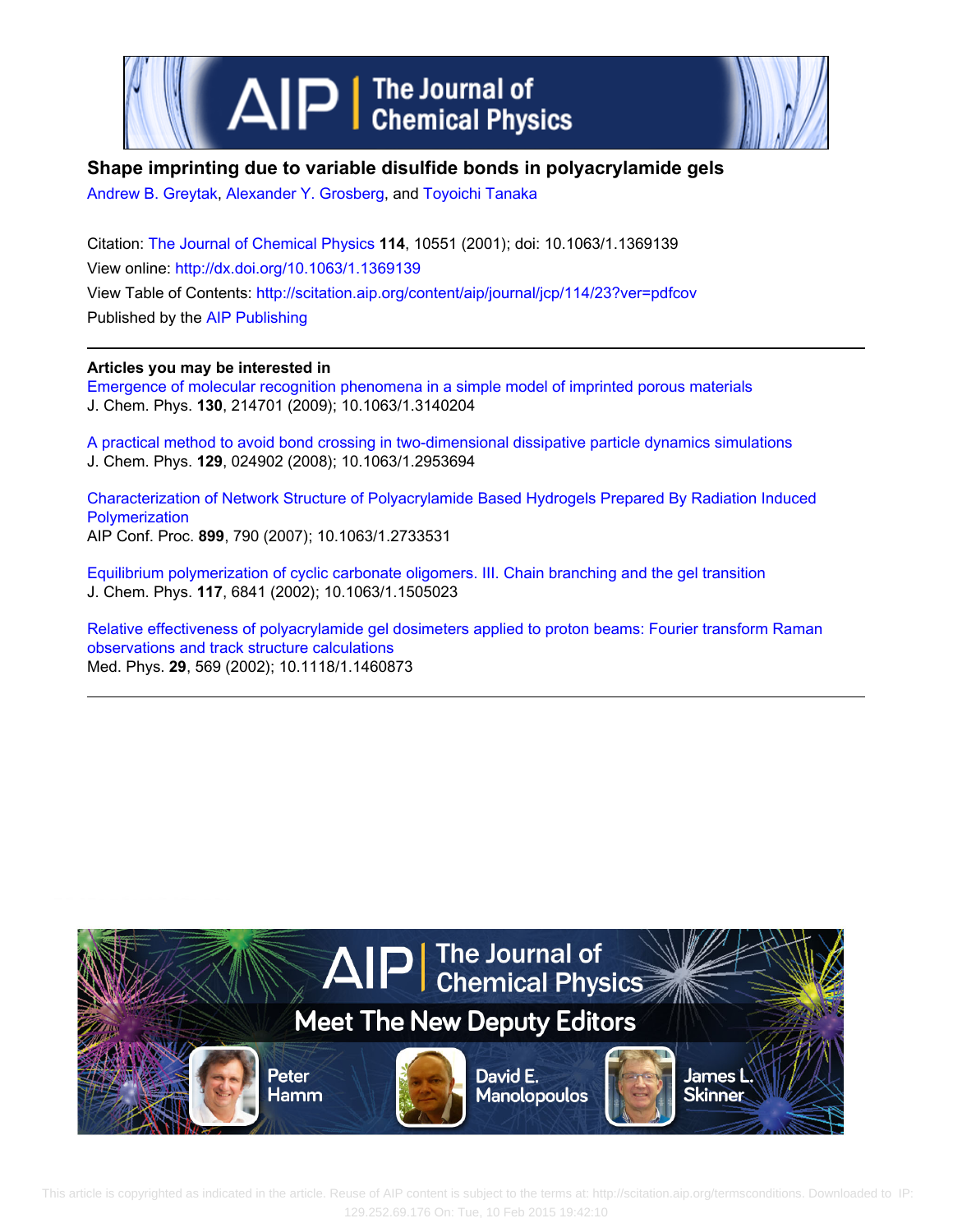## **Shape imprinting due to variable disulfide bonds in polyacrylamide gels**

Andrew B. Greytak,<sup>a)</sup> Alexander Y. Grosberg, and Toyoichi Tanaka *Department of Physics and Center for Materials Science and Engineering, Massachusetts Institute of Technology, Cambridge, Massachusetts 02139*

(Received 12 June 2000; accepted 9 March 2001)

Through the use of variable disulfide crosslinkers, we have created polyacrylamide gels whose shape can be altered after polymerization.  $N$ , $N$ <sup> $\prime$ </sup>-bisacryloylcystamine is incorporated as a crosslinker, along with a smaller amount of a permanent crosslinker. After polymerization, the disulfide bonds are cleaved into thiols through reduction. By reoxidizing the thiols with the gel held in a new macroscopic shape, a new set of disulfide bonds is formed, and the gel is forced to adopt the new shape. Retension of the new shape improves with greater distortion from the original shape, as well as with increased concentration of variable disulfide bonds. A simple theoretical model has been developed to explain these data, although the enigmatic kinetics of relaxation remain unexplained. © 2001 American Institute of Physics. [DOI: 10.1063/1.1369139]

## **I. INTRODUCTION**

For some time now researchers have studied isotropic changes in the properties of gels.<sup>1</sup> They have been made to swell and shrink dramatically in response to a number of environmental variables, ranging from temperature<sup>2</sup> to metal ion concentration.3 In this experiment, we concentrated instead on a nonisotropic change. Through the use of variable crosslinkers, one can rearrange the polymers to give the gel a new equilibrium macroscopic shape. This is what we call ''shape imprinting.'' Figure 1 shows a gel that was synthesized as a rod but has since been bent into a spiral. This experiment differs from previous demonstrations of shape changing  $gels<sup>4</sup>$  where monomer and crosslinker compositions, and thus the phase transition thresholds, are different in different regions of the gels.

Fundamentally the experiment involves five steps. First, a gel containing disulfide and nondisulfide crosslinkers is synthesized in some initial shape. Second, the disulfide bonds are cut through reduction into pairs of thiols. Third, the gel, which is now more flexible due to a smaller number of crosslinkers, is deformed into a new shape. In the fourth step, with the gel still held in its new shape, the disulfide bonds are reformed through oxidation. When the gel is let go in the fifth and final step, it retains the new shape. Due to the shape change, each thiol might not pick its original ''partner,'' but rather a new one which is closer to it in the new shape. The new disulfide bonds lock the polymer network into the new shape. The shape imprinting might not be perfect; some relaxation toward the initial shape may occur. Better shape imprinting results in closer retention of the new shape.

We observed the effect of two variables on shape imprinting: the concentration of variable crosslinkers, and the ''degree of distortion'' applied to the gel in step three. As one might expect, a greater number of variable crosslinkers (with permanent ones held at constant concentration) results in better shape imprinting. Interesting, however, is the fact that increased distortion also causes better shape imprinting. Upon release, the gels exhibit strange relaxation kinetics: the gels relax partially in a few seconds, then undergo a motion back in the direction of the distortion for a few minutes, before relaxing once again to their final equilibrium within an hour. Once this equilibrium is reached, the new shape is quite stable and is retained indefinitely. In addition to reporting the experimental data, we discuss possible explanations for the observations, including a simple model that matches the results observed for the distortion dependence.

#### **II. DESIGN OF THE EXPERIMENT**

For quantitative measurements, we found twisting rectangular slabs of gel to be the most convenient geometry (Fig. 2). This technique allowed easy manipulation of the gels and measurement of their distortion in degrees of twisting per millimeter. The twisting is largely a shear deformation, and is uniform along the length of the slab.

Gel slabs having the same thickness and width, but different lengths *L* were twisted through a constant angle of 180°. In this way a range of angles per unit length was obtained. We will use  $\theta$  to denote the twisting of a gel in degrees per millimeter. Initially a gel is at  $\theta=0$ . During reoxidation it is held at  $\theta = \theta_t = 180^\circ/L$ , and upon release it relaxes to its new equilibrium shape with  $\theta = \theta_{eq}$ . Shape imprinting is quantified as the ratio  $\theta_{eq} / \theta_t$ . A gel exhibiting perfect shape imprinting would not spring back at all, giving a shape imprinting ratio of 1. If a gel exhibited no shape imprinting at all, the twisting process would have no effect, and the gel would return to its original shape to give a shape imprinting ratio of 0.

It should be noted that each set of data was collected from a series of gels (parallel construction), rather than by reusing a single one, since the shape imprinting process was found not to be completely reversible. Reduction after the shape change has taken place causes the gel to return to its

 This article is copyrighted as indicated in the article. Reuse of AIP content is subject to the terms at: http://scitation.aip.org/termsconditions. Downloaded to IP: 129.252.69.176 On: Tue, 10 Feb 2015 19:42:10

Electronic mail: greytak@fas.harvard.edu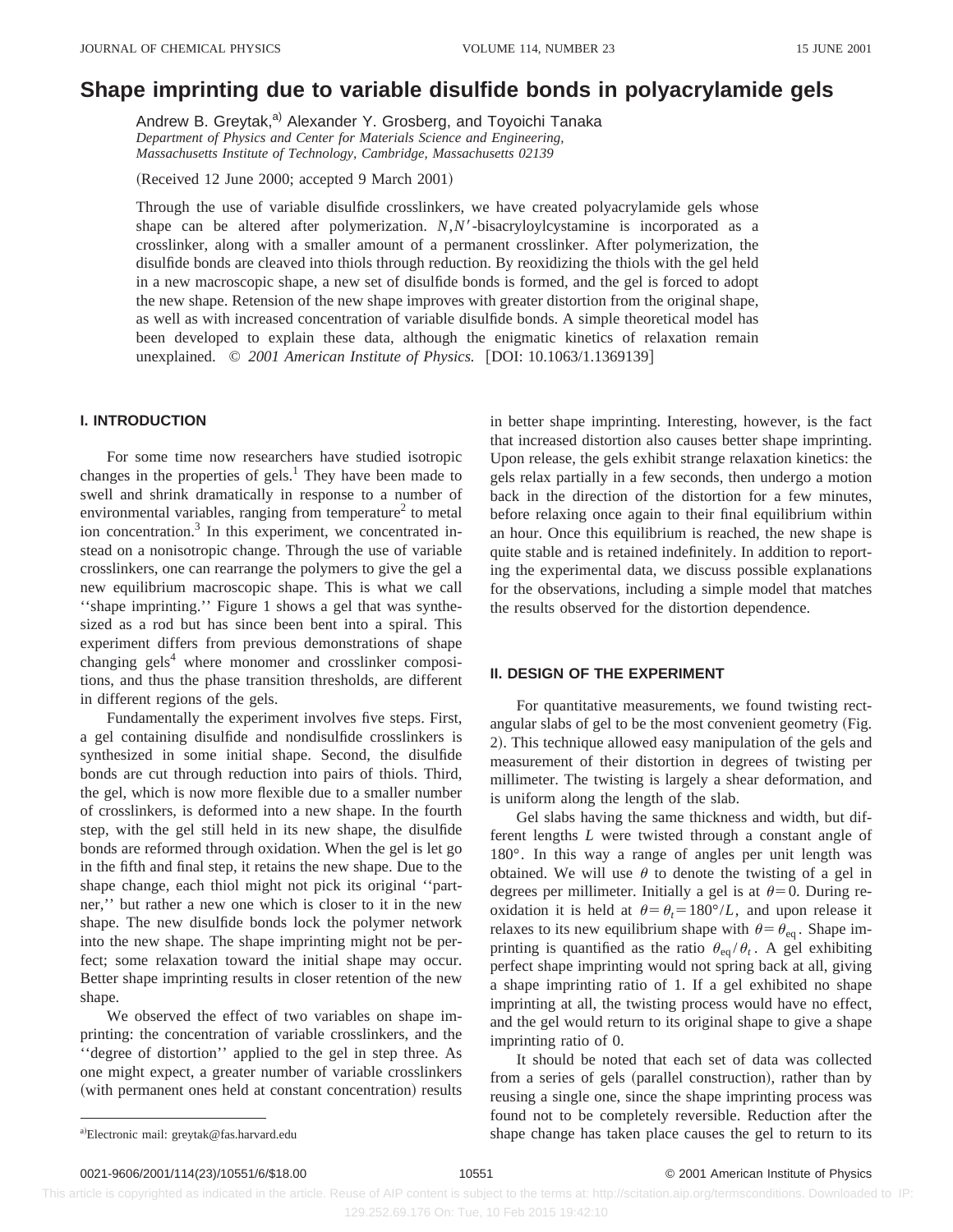

FIG. 1. This is a photograph of a gel (150 mM BAC/700 mM AAm/10 mM EGDMA) that was originally molded as rod. The  $-SS-$  bonds were reduced by DTT, the gel was wrapped around a glass rod, and the –SH groups were then reoxidized, imprinting the curly shape onto the polymer network. The gel shown is about 1 mm thick.

original shape, but the gel is brittle and unsuitable for further experiments.

#### **III. MATERIALS AND METHODS**

The gels used in this experiment were formed by free radical polymerization. Acrylamide (AAm) was used as a backbone monomer, ethylene glycol dimethylacrylate  $(\text{EGDMA})$  as a permanent crosslinker, 2,2'azobisisobutyronitrile (AIBN) as an initiator, and  $N$ , $N'$ -bisacryloylcystamine  $(BAC)$  as a source of disulfide linkages. The BAC molecule contains two vinyl groups that can be incorporated into the polymer network, linked by a chain containing a disulfide bond. Due to the low solubility of BAC in water, dimethyl sulfoxide (DMSO) was used as the solvent during gelation, which took place over 12–18 h (overnight) at  $60^{\circ}$ C. The concentrations of EGDMA and AIBN were held at 10 mM and 0.10 wt %, respectively, while the concentrations of BAC and acrylamide varied. For the qualitative demonstrations (such as the gel in Fig. 1), 700 mM AAm and 150 mM BAC worked well. In the gels used in the quantitative experiments, the concentrations of AAm and BAC were varied together such that  $[AAm]$  $1 + 2 \times [BAC] = 900$  mM. This is so that in the reduced state, when each BAC monomer exists as two thiol-bearing residues, the density of crosslinks on the polymer chains is the same in all samples. For instance an acrylamide concentration of 700 mM corresponds to 100 mM BAC, while 800 mM AAm corresponds to 50 mM BAC. The concentrations used were 50 mM BAC/800 mM AAm, 75/750, 100/700, 125/650, and 150/600.

Before use, the gels were washed with water for several days to displace the DMSO. To reduce the disulfide bonds, the gels were immersed in a 100 mM solution of 1,4 dithiothreitol (DTT), a reagent routinely used to reduce disulfide bonds in proteins.<sup>5,6</sup> A thin rod of gel will swell to about twice its original diameter as the disulfide bonds are cut, a process which takes about 48 h in the gels we used. The ''cut'' gel can be distorted into the desired new shape, and then transferred to a 2.0 wt % sodium bromate solution. In this solution the  $-SH$  groups reoxidize to  $-SS$ – in several hours, although in practice the gels were left in the sodium





FIG. 2. (a) A diagram of the process used for quantitative experiments.  $(b)$ A photograph of a gel at the reoxidation stage. The smooth twist of the slab is apparent. Once this stage is complete the plates are removed and the gel is transferred to the relaxation apparatus, where its relaxation kinetics and equilibrium are be recorded.

bromate solution overnight. Once reoxidation is complete, the gel can be released, and its relaxation can be observed and measured.

The slab gels were molded between glass microscope slides spaced by another slide (thickness 1.0 mm). After washing, the slabs of gel were sliced into pieces with a uniform width of 2.5 mm [Fig. 2(a)]. The gel strips, of uniform width and thickness but varying length, were attached to grippers. These grippers, which allowed us to control the length of the gel used, to handle the gels without breaking them, to twist the gels, and later to measure their relaxation, consisted of two thin wood strips, one on either side of the gel, bound by small vinyl elastics. Other materials were tested but found to be unsatisfactory, and experiments con-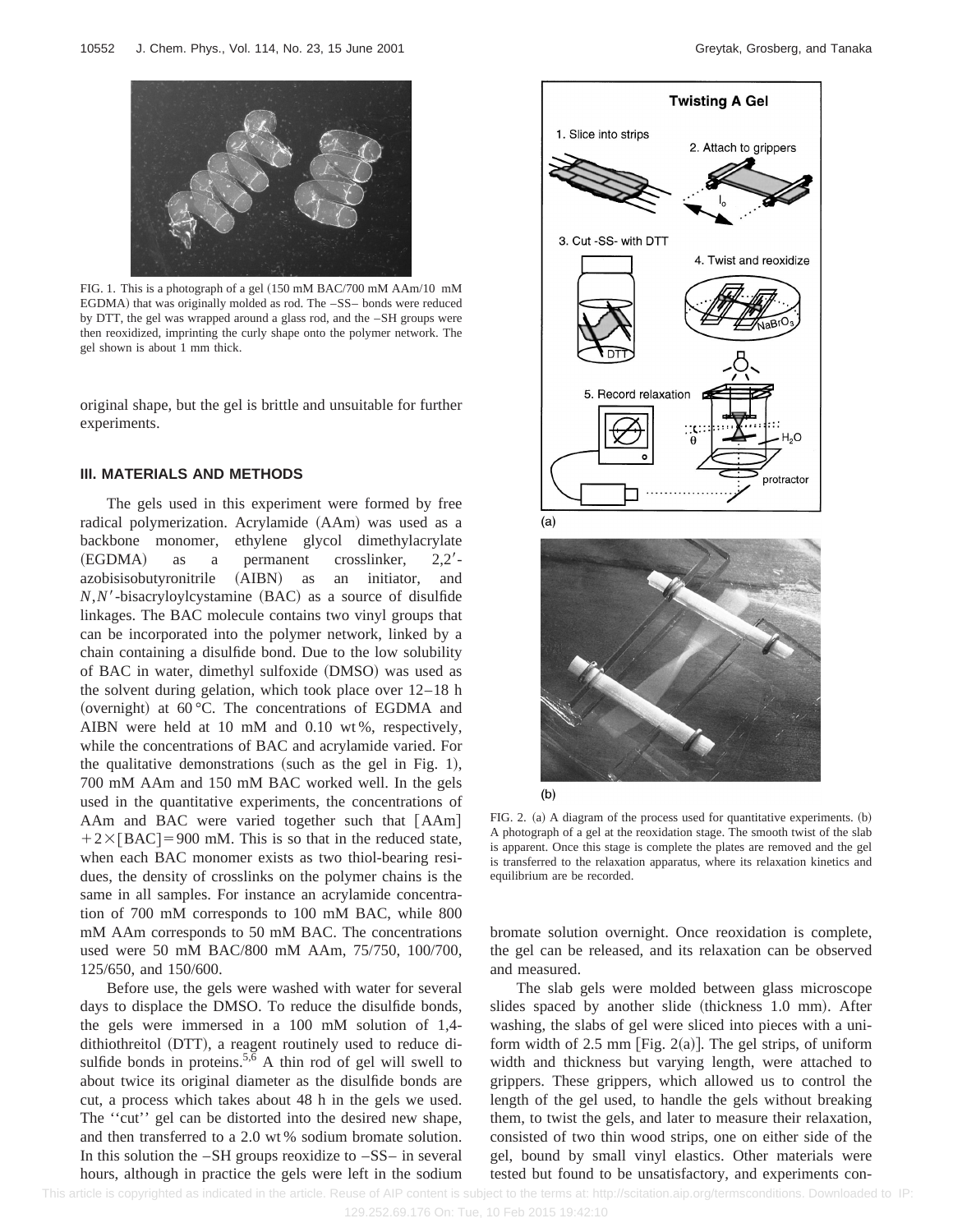

FIG. 3. Distortion dependence: the shape imprinting ratio vs distortion. In this series of normalized charts the vertical axis indicates the ratio of the equilibrium position of the gel to the amount of distortion applied. The twist deformation, measured in degrees per millimeter, was varied by applying a 180° twist to gels of various lengths. All gels contain 100 mM BAC, 700 mM AAm, and 10 mM EGDMA.

cluded that the materials did not affect the chemical reactions. The weight of the strips was controlled at 13 mg, their length at 22 mm. The length *L* of the gel between the grippers was measured.

After reduction, the gels were transferred to dishes of water where they were twisted 180° using the weight of thick glass slides to clamp the grippers  $[Fig. 2(b)].$  Once the gels were twisted, sodium bromate was added, and 24 h was allowed for reoxidization. The slides were then removed and the gels were transferred to a beaker of water, where they were allowed to relax while suspended underwater by glass hooks. The angle between the grippers was observed from below using a videocamera [see Fig. 2(a)]. Dividing this angle by  $L$  gives  $\theta$  in degrees per millimeter, allowing the shape imprinting ratio to be measured.

#### **IV. RESULTS**

Two primary sets of quantitative data were collected. A set of gels having equal concentrations of BAC (100 mM BAC, where  $22.2\%$  of monomers in the cut state have  $-SH$ ) were twisted to varying degrees  $(Fig. 3)$ , and their equilibrium shape imprinting ratios were determined. A second set of gels with varied concentrations of BAC were all twisted roughly  $29^{\circ}/mm$  (Fig. 4) and their ratios likewise recorded. Precise repetition of the amount of twisting was difficult, as the length of the slabs to be twisted was hard to control (although measurement was accurate).

The data show that the shape imprinting ratio ( $\theta_{eq}/\theta_t$ ) increases with increased distortion, to a maximum of about 0.82 for the 100 mM BAC gel for  $\theta_t \ge 30^\circ/\text{mm}$ . In the concentration-dependent study, we found that near-perfect shape imprinting was achieved at 150 mM BAC/600 mM AAm.

Toward the beginning of the project only equilibrium relaxation positions were recorded, but observation of the unusual relaxation kinetics prompted us to record more carefully the relaxation of the gels over time. The relaxation over



FIG. 4. Concentration dependence: the shape imprinting ratio as a function of the percentage of monomers with –SH groups in the reduced state. In all cases the total concentration of monomers (besides EGMDA, the permanent crosslinker) in the pregel solution is 900 mM. We assume that each BAC molecule produces two –SH monomers upon reduction. Thus the 100 mM BAC gel has 22.2% –SH groups in the reduced state. All gels were twisted between 27 and 30°/mm, the spread due to the difficulty of setting up gels of exactly the same length.

time of several of the gels in Figs. 3 and 4 is plotted in Fig. 5. Note that one of the curves appears in both parts (a) and (b). After relaxing quickly in the first few seconds after release, the gels began retwisting:  $\theta$  increased, in some cases surpassing  $\theta_t$ , before decreasing again to come to equilibrium. Though it took many minutes to achieve equilibrium  $(\theta_{eq})$ , the angle did not change after that. One gel was observed for over two weeks and showed no change. The kinetic data did not show a trend with respect to concentration or degree of distortion.

#### **V. DISCUSSION**

The experimental data show that increased distortion of the gel gives rise to better shape imprinting  $(Fig. 3)$ . We believe that this occurs because as distortion is increased, it becomes more likely that –SH groups will find new partners rather than returning to those they had in the original conformation. The number of crosslinks pulling the gel back to the original shape is decreased, and so the new shape is more thoroughly imprinted as distortion increases.

To further examine this distortion dependence, we used the following model. One recognizes that the shape imprinting observed when twisting the gel involves the relative motion of only the ''tangential polymers,'' those which are primarily oriented tangentially to horizontal circles centered on the twisting axis  $(Fig. 6)$ . We imagine the gel to be a stack of horizontal, rectangular plates separated by a uniform distance *d*. When the gel is twisted, tangential polymers at the same radius *r* in adjacent plates will slide past one another by a distance  $r\Delta\theta$ , where  $\Delta\theta$  is the twisting angle between any two adjacent plates, dubbed the microscopic twist. If we know how these individual tangential polymers interact after reoxidation, we can integrate the force along the radius to get a torque, and set the torque to zero to find the equilibrium microscopic angle,  $\Delta \theta_{\text{eq}}$ . This will generate a shape imprint-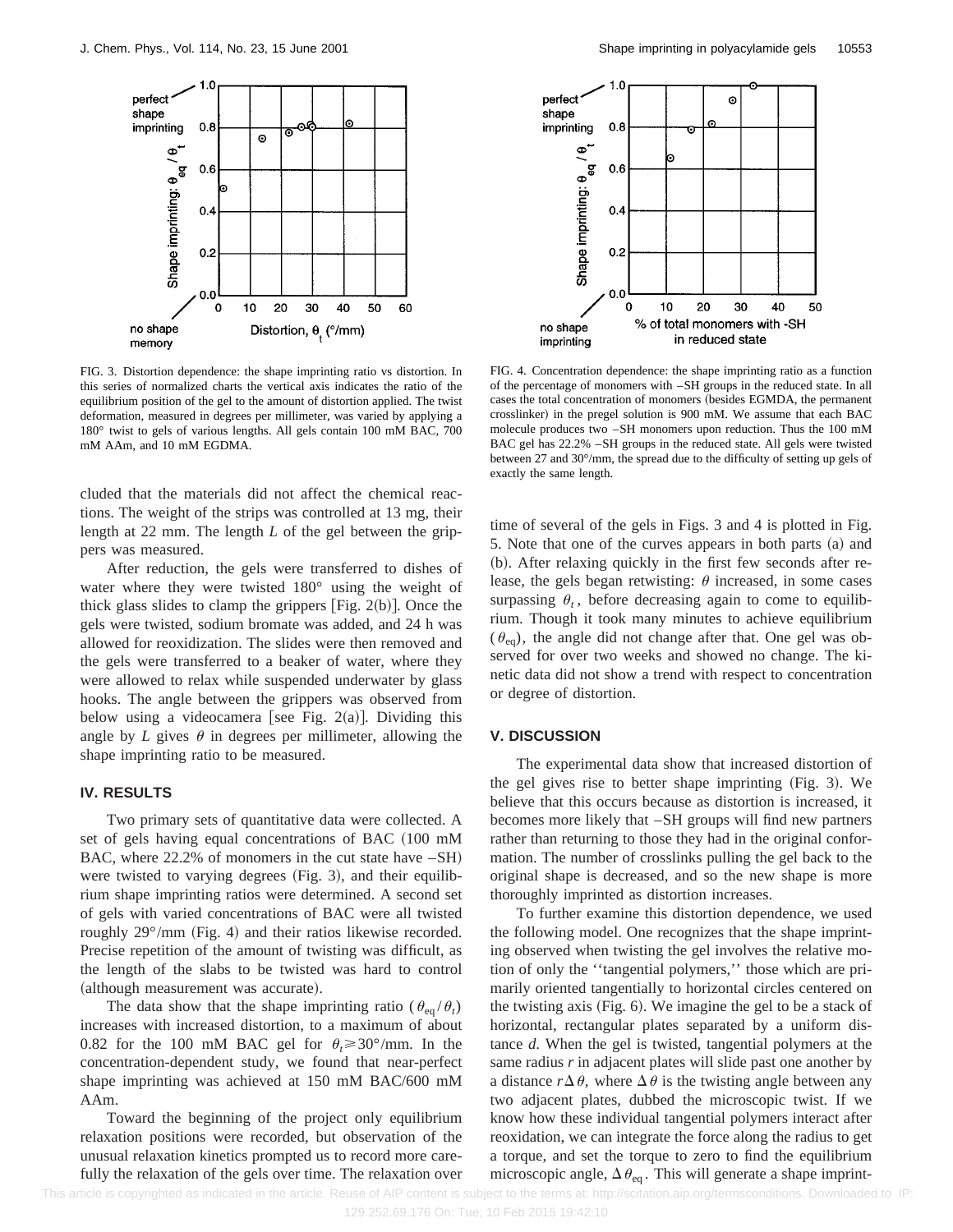

FIG. 5. The relaxation kinetics. These two charts plot the relaxation of several gels as a function of time. Zero on the time axis indicates the time of release from  $\theta_t$ ; data collection starts a minute or two later, once the gel has been moved to the relaxation apparatus. (a) Relaxation kinetics of three gels of constant composition but various amounts of distortion, as in Fig. 3.  $(b)$ Relaxation kinetics of gels of similar distortion (about  $29^{\circ}/\text{mm}$ ) and different concentrations of BAC, as in Fig. 4.

ing curve for the microscopic distortion, and by comparing this curve with the macroscopic version provided by the experiment, we can find *d*, since  $d = \Delta \theta/\theta$ . If this distance is on the order of the separation between polymers in the gel, we can feel confident that the model is consistent with the experimental data.

The first step is to model the interaction of two adjacent tangential polymers (Fig. 7). In Fig. 7, the  $-SH$  group is depicted as being on the end of a polymer chain. In actuality each crosslinker lies in the midst of a chain of monomers, so that the ''tails'' in the picture would be loops, but this is of marginal importance to the model. The essence of the model is as follows. Two adjacent, parallel polymers are held together by two classical springs, one permanently attached and having constant  $K_{\text{perm}}$  and the other variably attached, having constant  $K_{SS}$ . The values of the constants reflect the concentration of each type of crosslinker in the gel. Let *x* denote the relative position of the two polymers, and let *x*  $=0$  be defined as the equilibrium displacement for the permanent crosslinker; that is, when the anchors for the permanent spring are directly on top of one another (see Fig. 7).



FIG. 6. To model the distortion dependence data, we describe the gel as a stack of plates spaced by a distance *d*. *R* is the radius to the edge of the gel. The relative motion of tangential polymers varies linearly with *r*. By matching the behavior of two adjacent plates to that of the whole gel, we can estimate *d* and thereby evaluate the model.

Before we start the experiment, the variable crosslinker will be at some  $x_0$  which is not necessarily zero. However, since the gel is by definition in equilibrium after synthesis, when averaged over the whole gel,  $\langle x_0 \rangle = 0$ .

During the experiment, the –SS– bonds are cut, leaving only the permanent crosslinkers attached, and the top polymer in the figure is translated a distance  $x_d = r \Delta \theta_t$ . In the reduced state, the potential ''new'' partners form a Poisson distribution, which is translationally invariant. However, we know there to also be a set of original partners for which  $\langle x_0 \rangle$ =0. The original partners break down the translational invariance of the distribution of binding sites. Upon reoxidation, a portion of the –SH groups will bind to the original sites. This portion behaves like a spring centered at  $x=0$ . The portion which find new partners will behave like a spring centered about  $x=x_d$ . To determine what fraction of the  $-SH$  groups fall into each of these two portions (and thus the relative strengths of the springs), we take the probability



FIG. 7. The linear ''submodel'' approximates the interaction of tangential polymers in adjacent plates. The polymers are translated relative to one another by  $x_d = r\Delta\theta$ . The closed circles represent the permanent crosslinkers; the open ones represent the variable disulfide links.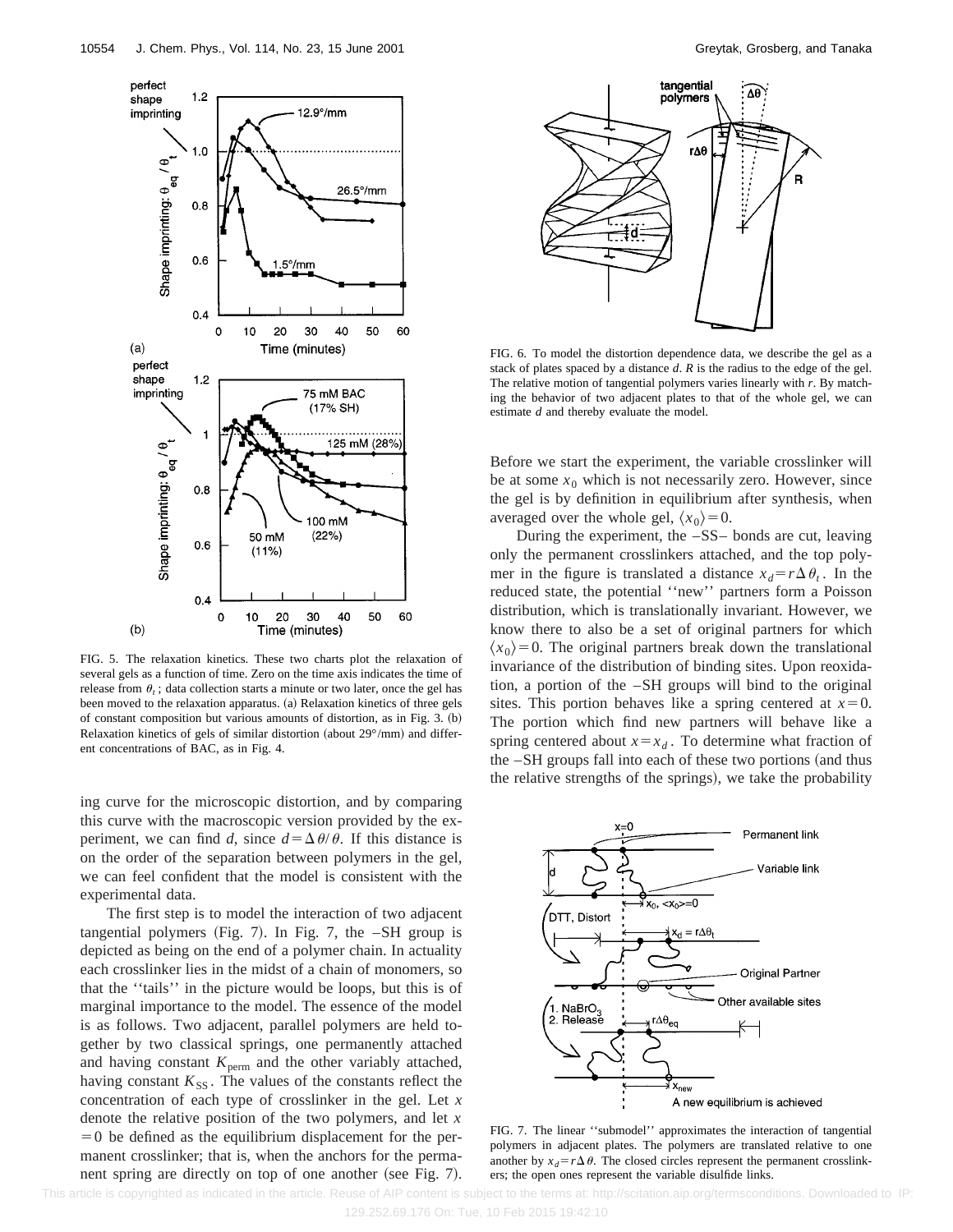distribution for the loose –SH group to be Gaussian about  $x_d$ with root mean square  $\sigma$ . The probability of binding to a site at  $x_i$  is

$$
p(x_i) = \frac{1}{C} \exp\left[\frac{(x_d - x_i)^2}{2\sigma^2}\right].
$$
 (1)

The normalization constant *C* is given by summing the exponential term for each  $x_i$ . The binding sites  $x_i$  are randomly distributed except for  $x_0$ , the original partner. Therefore

$$
C = \exp\left[\frac{(x_d - x_0)^2}{2\sigma^2}\right] + \sum_{i=0}^{\infty} \exp\left[\frac{(x_d - x_i)^2}{2\sigma^2}\right]
$$
 (2)

$$
\langle S \rangle = \int_{-\infty}^{\infty} \frac{1}{\delta} \exp\left[\frac{(x_d - x)^2}{2\sigma^2}\right] dx = \sqrt{2\pi} \frac{\sigma}{\delta}.
$$
 (3)

If the –SH group recombines at some  $x = x_{\text{new}}$ , the force between the polymers in the *x* direction is

$$
F_x = -K_{\text{perm}}x - K_{\text{SS}}(x - x_{\text{new}}),\tag{4}
$$

$$
\langle x_0 \rangle = 0 \qquad \text{Symmetric about } x_d
$$
\n
$$
\langle x_{\text{new}} \rangle = x_0 p(x_0) + \sum_{i \neq 0}^{\infty} x_i p(x_i) \tag{5}
$$

$$
=x_d(1-p(x_0))
$$
\n<sup>(6)</sup>

$$
= \frac{x_d}{1 + \frac{1}{\sqrt{2\pi}\sigma} \exp\left[\frac{-x_d^2}{2\sigma^2}\right]},
$$
\n(7)

$$
\langle F_x \rangle = -\left(K_{\text{perm}} + K_{\text{SS}}\right)x + \frac{K_{\text{SS}}x_d}{1 + \frac{1}{\sqrt{2\pi}\sigma} \exp\left[\frac{-x_d^2}{2\sigma^2}\right]}.
$$
 (8)

This is the force by one polymer on the other as a function of displacement. Upon release, the gel as a whole must twist until it finds the equilibrium angle where the total torque is zero. We integrate the force to find the torque. Let  $x_d$  $= r \Delta \theta$ <sub>t</sub>:

$$
T(\Delta \theta) = \int_{r=0}^{R} rF(r, \Delta \theta) dr
$$
(9)  

$$
= \int_{r=0}^{R} r \left[ -(K_{\text{perm}} + K_{SS})r\Delta \theta \right.
$$

$$
+ \frac{K_{SS}r\Delta \theta_{t}}{1 + \frac{1}{\sqrt{2\pi} \sigma} \frac{\delta}{\sigma} \exp\left[\frac{-(r\Delta \theta_{t})^{2}}{2\sigma^{2}}\right]} dr
$$
(10)  

$$
= 0 \quad \text{for } \Delta \theta = \Delta \theta_{\text{eq}}.
$$
(11)

This equation is solved numerically. Appropriate values must now be chosen for  $K_{\text{perm}}$ ,  $K_{SS}$ ,  $\delta$ , and  $\sigma$  so that a microscopic shape imprinting curve  $(\Delta \theta_{eq} / \Delta \theta_t)$  may be plotted and compared to the experimental data for the macroscopic twist.

The radius  *of the gel strips is 1.25 mm (half of their* width).  $K_{\text{perm}}$  and  $K_{SS}$  are simply the concentrations of permanent and disulfide crosslinkers during relaxation. The first of these is designed to be 10 mM, and the second can be calculated from the high-distortion limit of the shape imprinting ratio, where  $\langle x_{\text{new}} \rangle \approx x_d$ :

$$
K_{SS} = K_{\text{perm}} \lim_{\theta_t \to \text{large}} \frac{\theta_{\text{eq}}/\theta_t}{1 - \theta_{\text{eq}}/\theta_t} = 10 \text{ mM} \times \frac{0.82}{1 - 0.82}
$$

$$
\approx 50 \text{ mM.}
$$
(12)

It is apparent that complete reoxidation does not occur; some groups are left without partners.

Typically, for a polymer bound at one end, the Gaussian probability distribution describing the other end has  $\sigma$  $=a\sqrt{N}$  where *a* is the size of one "bead," the smallest unit of a polymer chain that can be said to rotate freely, and *N* is the number of beads in the chain. In our case, the loops of polymer bearing –SH groups are bound at both ends, so we will let  $\sigma = a\sqrt{\frac{N}{2}}$ . We will approximate *a* as two monomer units, or about 6 Å. This makes *N* equal to half the number of monomer units between crosslinks:

$$
N = \frac{1}{2} \underbrace{\overbrace{\text{[AAm]} + \text{[SH]} \atop \text{[NS]} + 2K_{\text{perm}}}}_{\text{two sides per crosslinker}}.
$$
\n(13)

To find  $\delta$ , the average distance between available binding sites, we divide the total concentration of polymer chain components by the concentration of –SH groups, and multiply by the length of a monomer, *a*/2. Thus

$$
\sigma = \frac{a}{2\sqrt{2}}\sqrt{\frac{[\text{AAm}]+[\text{SH}]}{2[\text{SS}]+2K_{\text{perm}}}},\tag{14}
$$

$$
\delta = \frac{a}{2} \times \frac{[\text{AAm}]+[\text{SH}]+2[\text{SS}]+2K_{\text{perm}}}{[\text{SH}]}. \tag{15}
$$

Both  $\sigma$  and  $\delta$  depend on [SS] and [SH]. These concentrations change over the course of the reaction, with  $[SS]$  rising from zero at the start of reoxidation to its maximum,  $K_{SS}$ . To simplify the problem, we will pick a single characteristic [SS] to use such that the experimental data is most closely matched. This characteristic  $[SS]$  signifies in a rough way the point in the reaction at which the new equilibrium is selected.

In Fig. 8, curves for several  $[SS]$  values are compared to the experimental data from Fig. 3. The theoretical curve is plotted against  $\Delta \theta_t$ , the microscopic twist between adjacent ''plates'' in the model, measured in degrees. The data are plotted against the macroscopic twist  $\theta_t$ , measured in degrees per millimeter. A characteristic  $[SS]$  of 10 mM is selected as the best fit. The length scales are adjusted to best

This article is copyrighted as indicated in the article. Reuse of AIP content is subject to the terms at: http://scitation.aip.org/termsconditions. Downloaded to IP: